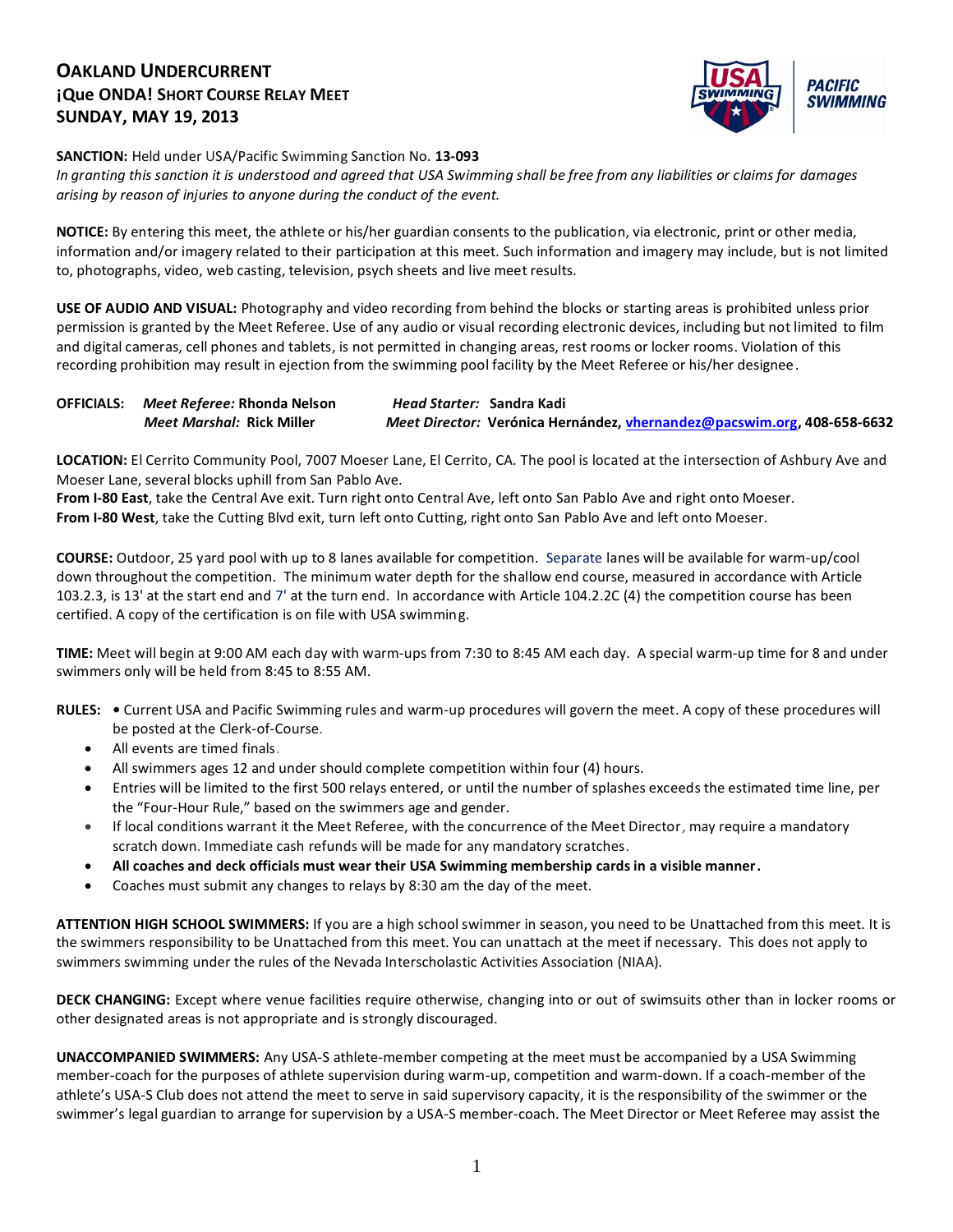swimmer in making arrangements for such supervision; however, it is recommended that such arrangements be made in advance of the meet by the athlete's USA-S Club Member-Coach.

**RACING STARTS:** Swimmers must be certified by a USA-S member-coach as being proficient in performing a racing start, or must start his/her race(s) in the water. It is the responsibility of the swimmer or the swimmer's legal guardian to ensure compliance with this requirement.

**RESTRICTIONS:** • Smoking and the use of other tobacco products is prohibited on the pool deck, in the locker rooms, in spectator

seating, on standing areas and in all areas used by swimmers, during the meet and during warm-up periods.

- Sale and use of alcoholic beverages is prohibited in all areas of the meet venue.
- No glass containers are allowed in the meet venue.
- No propane heater is permitted except for snack bar/meet operations.
- All shelters must be properly secured.

**ELIGIBILITY:** • Swimmers must be current members of USA-S and enter their name and registration number on the meet entry card as they are shown on their Registration Card. If this is not done, it may be difficult to match the swimmer with the registration and times database. The meet host will check all swimmer registrations against the SWIMS database, and if not found to be registered, the Meet Director shall accept the registration at the meet (a \$10 surcharge will be added to the regular registration fee). Duplicate registrations will be refunded by mail.

- Entries with **"NO TIME" will be accepted.**
- Disabled swimmers are welcome to attend this meet and should contact the Meet Director or Meet Referee regarding any special accommodations on entry times and seeding per Pacific Swimming policy.
- Swimmers 19 years of age and over may not compete at this meet.
- The swimmer's age will be the age of the swimmer on the first day of the meet.

**ENTRY PRIORITY:** Zone 2 entries postmarked or entered online by 11:59 pm on Monday, April 22, 2013 will be given priority acceptance. All entries from Zone 2, all other Pacific LSC Zones and other LSC's, either postmarked, entered online, or hand delivered by the entry deadline will be considered in the order in which they were received.

### **NOTE: Each unregistered swimmer must come with (1) a completed USA Swimming registration form and (2) a check for \$75 made out to "Pacific Swimming".**

**ENTRY FEES:** \$9.00 per relay team, plus an \$8.00 participation fee per swimmer. Entries will be rejected if payment is not sent at time of request.

**ENTRY INSTRUCTIONS:** Entries for each team must come in a single package on the attached Consolidated Entry Form, Event Entry Form, and Relay Cards. Forms must be filled out completely and printed clearly with specified information for all participating swimmers. **Names may not be added to this list after the entry deadline.** Please photocopy these forms before completing it if you will need additional pages. No entry times are required. The following priority will be used to approximate fastest-to-slowest in order to pre-seed each event.

> 1) A relays from teams with subordinate entries 2) A relay solo entries 3) B relays from teams with subordinate entries 4) B relay with no subordinate entries

Lastly, the attached relay cards should be printed out, copied, and filled out in advance and submitted with the entry forms. They will then be assigned heats and lanes and returned to coaches at the coaches meeting the morning of the meet. Name changes or order of swimmers may be made the morning of the meet, but no relays teams may be added at that time.

Entries must be postmarked by midnight, Monday, May 6, 2013 or hand delivered by 6:00 p.m. Wednesday, May 8, 2013. No late entries will be accepted. No refunds will be made, except mandatory scratch downs. Requests for confirmation of receipt of entries should include a self-addressed envelope.

| Make check payable to: O.C.P.P.            |                                               |
|--------------------------------------------|-----------------------------------------------|
| <b>Mail entries to: Veronica Hernandez</b> | <b>Hand delivered entries to: Janet Green</b> |
| 2540 Yerba Hills Court                     | 4115 Oakmore Road                             |
| San Jose, CA 95121                         | Oakland. CA 94602                             |
|                                            |                                               |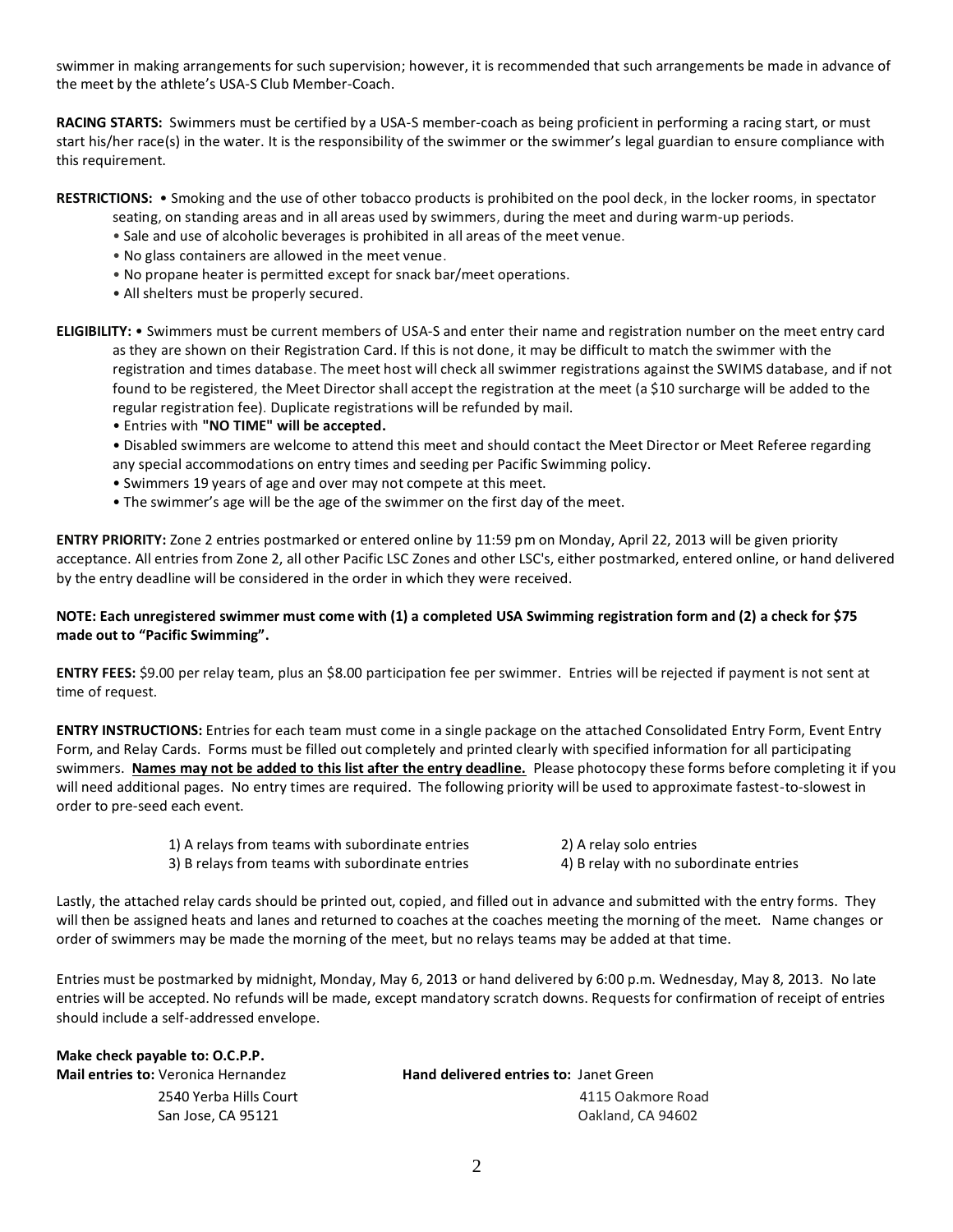**CHECK-IN:** The meet will be pre-seeded. Swimmers need not check-in at the Clerk-of-Course unless they need to register or unattach.

AWARDS: Each event will be scored 1<sup>st</sup> - 8<sup>th</sup> place. Points will be awarded as follows: 18-14-12-10-8-6-4-2. Team Trophies will be awarded for 1st -3rd places based on total points.

**ADMISSION:** Free. The program will be posted at several locations around the pools deck and copies will be handed out to coaches.

**REFRESHMENTS:** A snack bar will be available throughout the competition. Hospitality will be provided to coaches, working deck officials and timers.

### **MINIMUM OFFICIALS:**

| Club swimmers entered in session | Trained and carded officials required |
|----------------------------------|---------------------------------------|
| $1 - 10$                         |                                       |
| 11-25                            |                                       |
| 26-50                            |                                       |
| 51-75                            |                                       |
| 76-100                           |                                       |
| 101 or more                      |                                       |

#### **EVENT SUMMARY**

| 8-Under                | $9 - 10$               | $11 - 12$              | $13 - 14$              | $15 - 18$              |
|------------------------|------------------------|------------------------|------------------------|------------------------|
| 100 Medley Relay       | 200 Medley Relay       | 200 Medley Relay       | 200 Medley Relay       | 200 Medley Relay       |
| 100 Free Relay         | 200 Free Relay         | 200 Free Relay         | 200 Free Relay         | 200 Free Relay         |
| 100 Fly Relay*         | 200 Fly Relay*         | 200 Fly Relay*         | 200 Fly Relay*         | 200 Fly Relay*         |
| 200 Breast-Back Relay* | 200 Breast-Back Relay* | 200 Breast-Back Relay* | 200 Breast-Back Relay* | 200 Breast-Back Relay* |
| 100 Dolphin Relay*     | 100 Dolphin Relay*     | 100 Dolphin Relay*     | 100 Dolphin Relay*     | 100 Dolphin Relay*     |
| Age Progressive Relay  | Age Progressive Relay  | Age Progressive Relay  | Age Progressive Relay  | Age Progressive Relay  |

\* Indicates "Mixed" Relay allowed. Any combination of boys and girls within an age group, including 4 boys or 4 girls.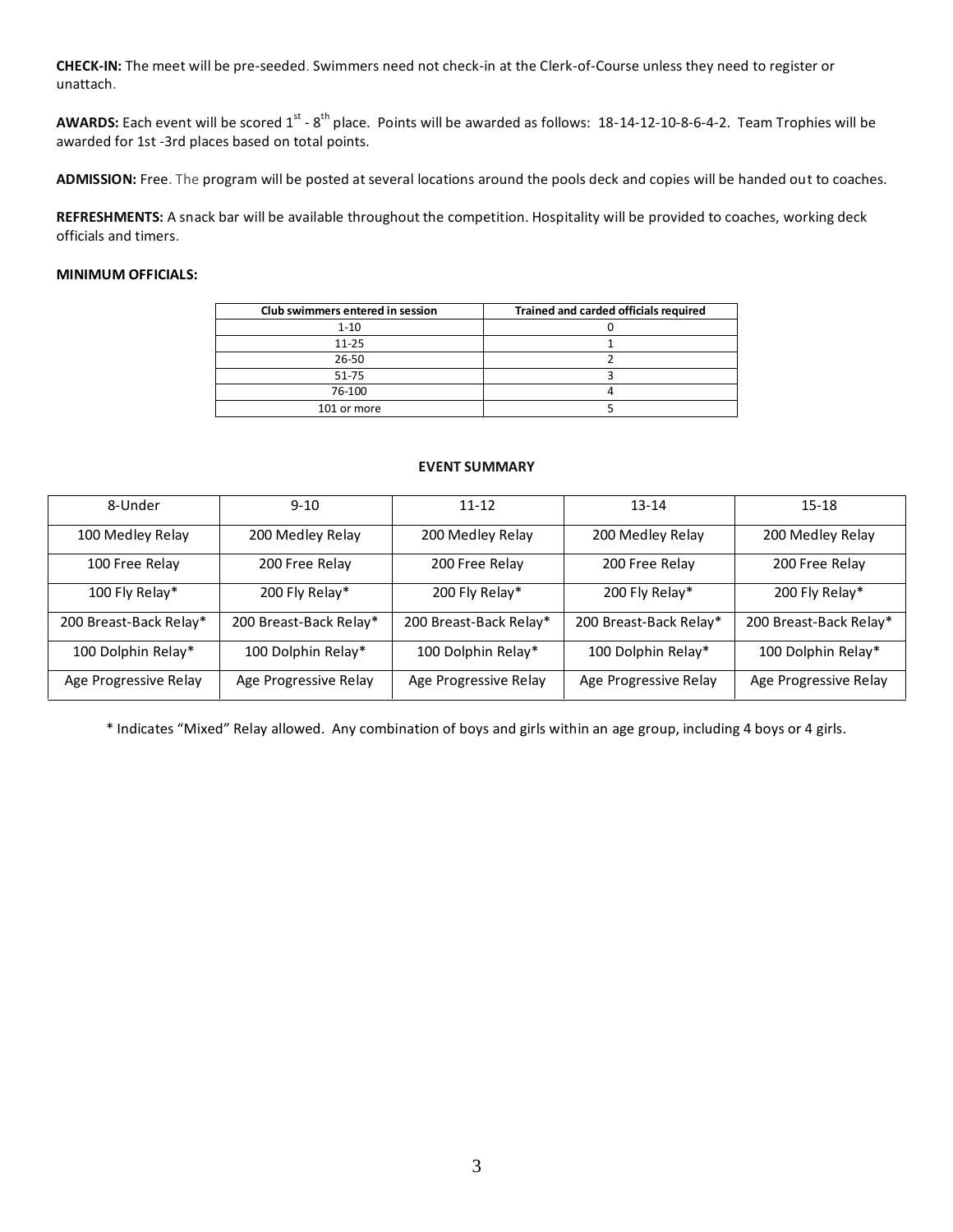# **EVENT ENTRY FORM**

|                  |                      | Team Code:<br>Team:<br>Zone: $\_$ |            |             |                    |  |  |  |
|------------------|----------------------|-----------------------------------|------------|-------------|--------------------|--|--|--|
| Event            | Age Group            | Gender                            | Yards      | Stroke      | # of teams entered |  |  |  |
| $\mathbf{1}$     | 8-under              | Girls                             | 100        | Medley      |                    |  |  |  |
| $\overline{2}$   | 8-under              | Boys                              | 100        | Medley      |                    |  |  |  |
| 3                | $9 - 10$             | Girls                             | 200        | Medley      |                    |  |  |  |
| $\pmb{4}$        | $9 - 10$             | Boys                              | 200        | Medley      |                    |  |  |  |
| 5                | $11 - 12$            | Girls                             | 200        | Medley      |                    |  |  |  |
| $\boldsymbol{6}$ | $11 - 12$            | Boys                              | 200        | Medley      |                    |  |  |  |
| $\overline{7}$   | $13 - 14$            | Girls                             | 200        | Medley      |                    |  |  |  |
| $\,8\,$          | $13 - 14$            | Boys                              | 200        | Medley      |                    |  |  |  |
| $\overline{9}$   | $15 - 18$            | Girls                             | 200        | Medley      |                    |  |  |  |
| 10               | $15 - 18$            | Boys                              | 200        | Medley      |                    |  |  |  |
| 11               | 8-under              | Girls                             | 100        | Free        |                    |  |  |  |
| 12               | 8-under              | Boys                              | 100        | Free        |                    |  |  |  |
| 13               | $9 - 10$             | Girls                             | 200        | Free        |                    |  |  |  |
| 14               | $9 - 10$             | Boys                              | 200        | Free        |                    |  |  |  |
| 15               | $11 - 12$            | Girls                             | 200        | Free        |                    |  |  |  |
| 16               | $11 - 12$            | Boys                              | 200        | Free        |                    |  |  |  |
| 17               | $13 - 14$            | Girls                             | 200        | Free        |                    |  |  |  |
| 18               | $13 - 14$            | Boys                              | 200        | Free        |                    |  |  |  |
| 19               | $15 - 18$            | Girls                             | 200        | Free        |                    |  |  |  |
| 20               | $15 - 18$            | Boys                              | 200        | Free        |                    |  |  |  |
| 21               | 8-under              | Mixed*                            | 100        | Fly         |                    |  |  |  |
| 22               | $9 - 10$             | Mixed*                            | 200        | Fly         |                    |  |  |  |
| 23               | $11 - 12$            | Mixed*                            | 200        | Fly         |                    |  |  |  |
| 24               | $13 - 14$            | Mixed*                            | 200        | Fly         |                    |  |  |  |
| 25               | $15 - 18$            | Mixed*                            | 200        | Fly         |                    |  |  |  |
| 26               | 8-under              | Mixed*                            | 200        | Breast-Back |                    |  |  |  |
| 27               | $9 - 10$             | Mixed*                            | 200        | Breast-Back |                    |  |  |  |
| 28               | $11 - 12$            | Mixed*                            | 200        | Breast-Back |                    |  |  |  |
| 29               | $13 - 14$            | Mixed*                            | 200        | Breast-Back |                    |  |  |  |
| 30               | $15 - 18$            | Mixed*                            | 200        | Breast-Back |                    |  |  |  |
| 31               | 8-under              | Mixed*                            | 100        | Dolphin     |                    |  |  |  |
| 32               | $9 - 10$             | Mixed*                            | 100        | Dolphin     |                    |  |  |  |
| 33               | $11 - 12$            | Mixed*                            | 100        | Dolphin     |                    |  |  |  |
| 34               | $13 - 14$            | Mixed*                            | 100        | Dolphin     |                    |  |  |  |
| 35               | $15 - 18$            | Mixed*                            | 100        | Dolphin     |                    |  |  |  |
|                  | 8-under              |                                   | 25         | Age         |                    |  |  |  |
|                  | 10-under             |                                   | 50         | Progressive |                    |  |  |  |
| 36               | 12-under             | Girls                             | 75         |             |                    |  |  |  |
|                  | 14-under<br>18-under |                                   | 100<br>200 | Free        |                    |  |  |  |
|                  |                      |                                   |            |             |                    |  |  |  |
|                  | 8-under              |                                   | 25         | Age         |                    |  |  |  |
|                  | 10-under             |                                   | 50         | Progressive |                    |  |  |  |
| 37               | 12-under<br>14-under | Boys                              | 75<br>100  |             |                    |  |  |  |
|                  | 18-under             |                                   | 200        | Free        |                    |  |  |  |
|                  |                      |                                   |            |             |                    |  |  |  |

\*Indicates "Mixed" Relay allowed. Any combination of boys and girls within an age group, including 4 boys or 4 girls.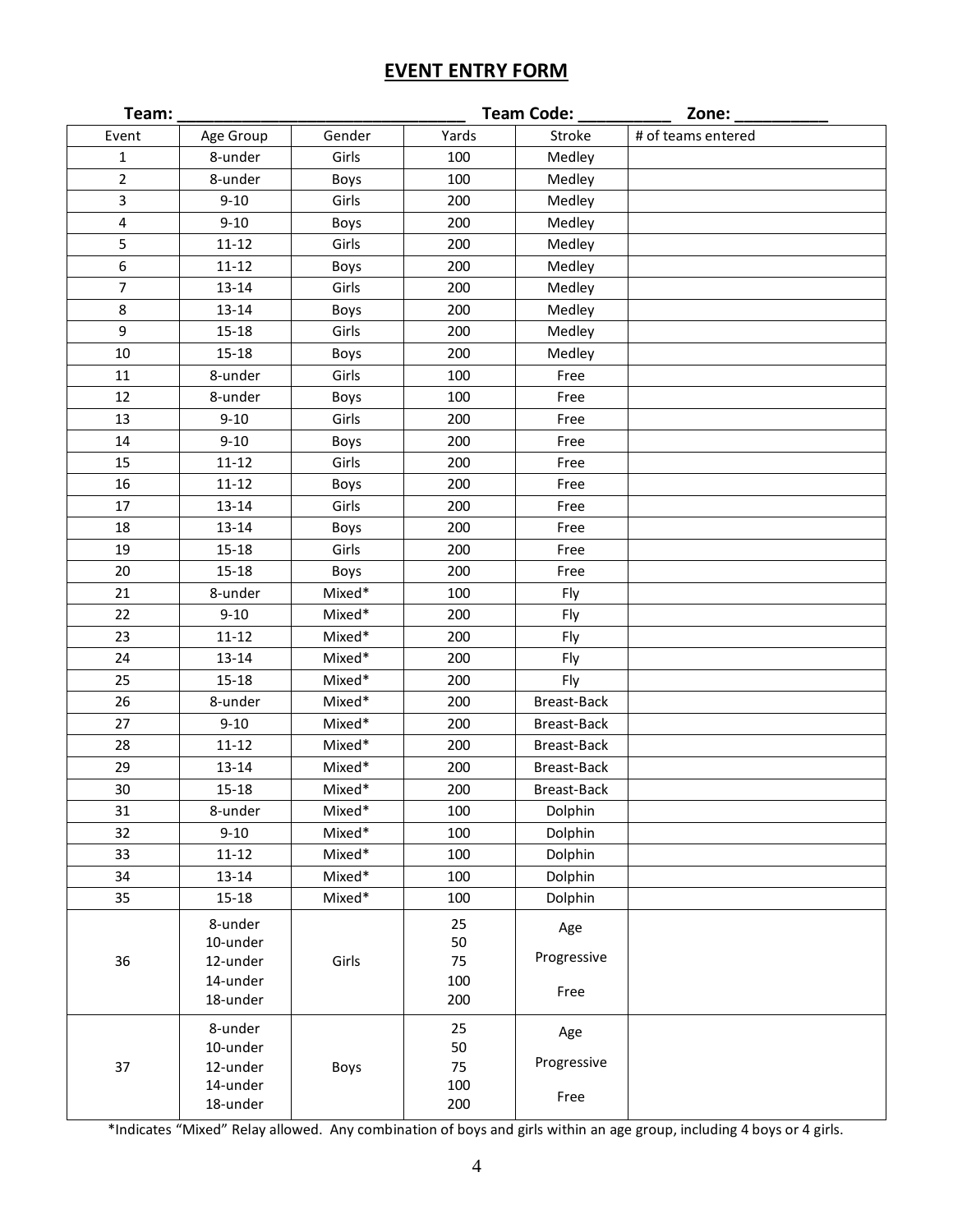## **CONSOLIDATED ATHLETE ENTRY FORM**

| Total Number of Relay Teams (from previous page)                 |       |
|------------------------------------------------------------------|-------|
| Total Relay Entry Fee (box 1 x \$9.00)                           | 2)    |
| Total Swimmers' Entry Fee (Total # of swimmers entered x \$8.00) | 3)    |
| Total Fees to be Paid (box $2 +$ box 3)                          | Total |

## **(Photocopy before completing if you will be entering more than 25 swimmers)**

**Team: \_\_\_\_\_\_\_\_\_\_\_\_\_\_\_\_\_\_\_\_\_\_\_\_\_\_\_\_\_\_\_\_\_\_\_\_\_ Team Code: \_\_\_\_\_\_\_\_\_\_\_\_\_\_**

| Coach: _                |     | Phone: _<br>*IF SWIMMER IS NOT REGISTERED ENTER THE SWIMMER'S BIRTHDATE |     |                                |  |  |  |  |  |  |
|-------------------------|-----|-------------------------------------------------------------------------|-----|--------------------------------|--|--|--|--|--|--|
| No.                     | Age | Last Name, First Name, Middle Initial                                   | M/F | USID # or Birthdate MM/YY/YYYY |  |  |  |  |  |  |
| 1 / 26                  |     |                                                                         |     |                                |  |  |  |  |  |  |
| 2 / 27                  |     |                                                                         |     |                                |  |  |  |  |  |  |
| 3 / 28                  |     |                                                                         |     |                                |  |  |  |  |  |  |
| /29<br>$\overline{a}$   |     |                                                                         |     |                                |  |  |  |  |  |  |
| 5 / 30                  |     |                                                                         |     |                                |  |  |  |  |  |  |
| /31<br>$\boldsymbol{6}$ |     |                                                                         |     |                                |  |  |  |  |  |  |
| 7 / 32                  |     |                                                                         |     |                                |  |  |  |  |  |  |
| /33<br>8                |     |                                                                         |     |                                |  |  |  |  |  |  |
| 9 / 34                  |     |                                                                         |     |                                |  |  |  |  |  |  |
| 10 / 35                 |     |                                                                         |     |                                |  |  |  |  |  |  |
| 11 / 36                 |     |                                                                         |     |                                |  |  |  |  |  |  |
| 12 / 37                 |     |                                                                         |     |                                |  |  |  |  |  |  |
| 13 / 38                 |     |                                                                         |     |                                |  |  |  |  |  |  |
| 14 / 39                 |     |                                                                         |     |                                |  |  |  |  |  |  |
| 15 /40                  |     |                                                                         |     |                                |  |  |  |  |  |  |
| 16 / 41                 |     |                                                                         |     |                                |  |  |  |  |  |  |
| 17 / 42                 |     |                                                                         |     |                                |  |  |  |  |  |  |
| 18 / 43                 |     |                                                                         |     |                                |  |  |  |  |  |  |
| 19 / 44                 |     |                                                                         |     |                                |  |  |  |  |  |  |
| 20 / 45                 |     |                                                                         |     |                                |  |  |  |  |  |  |
| 21 / 46                 |     |                                                                         |     |                                |  |  |  |  |  |  |
| 22 / 47                 |     |                                                                         |     |                                |  |  |  |  |  |  |
| 23 / 48                 |     |                                                                         |     |                                |  |  |  |  |  |  |
| 24 /49                  |     |                                                                         |     |                                |  |  |  |  |  |  |
| 25 / 50                 |     |                                                                         |     |                                |  |  |  |  |  |  |
|                         |     |                                                                         |     |                                |  |  |  |  |  |  |

**Total "Swimmers Entry Fee" = [ #Swimmers x \$8.00 per swimmer ] = \$ \_\_\_\_\_\_\_\_\_\_\_**